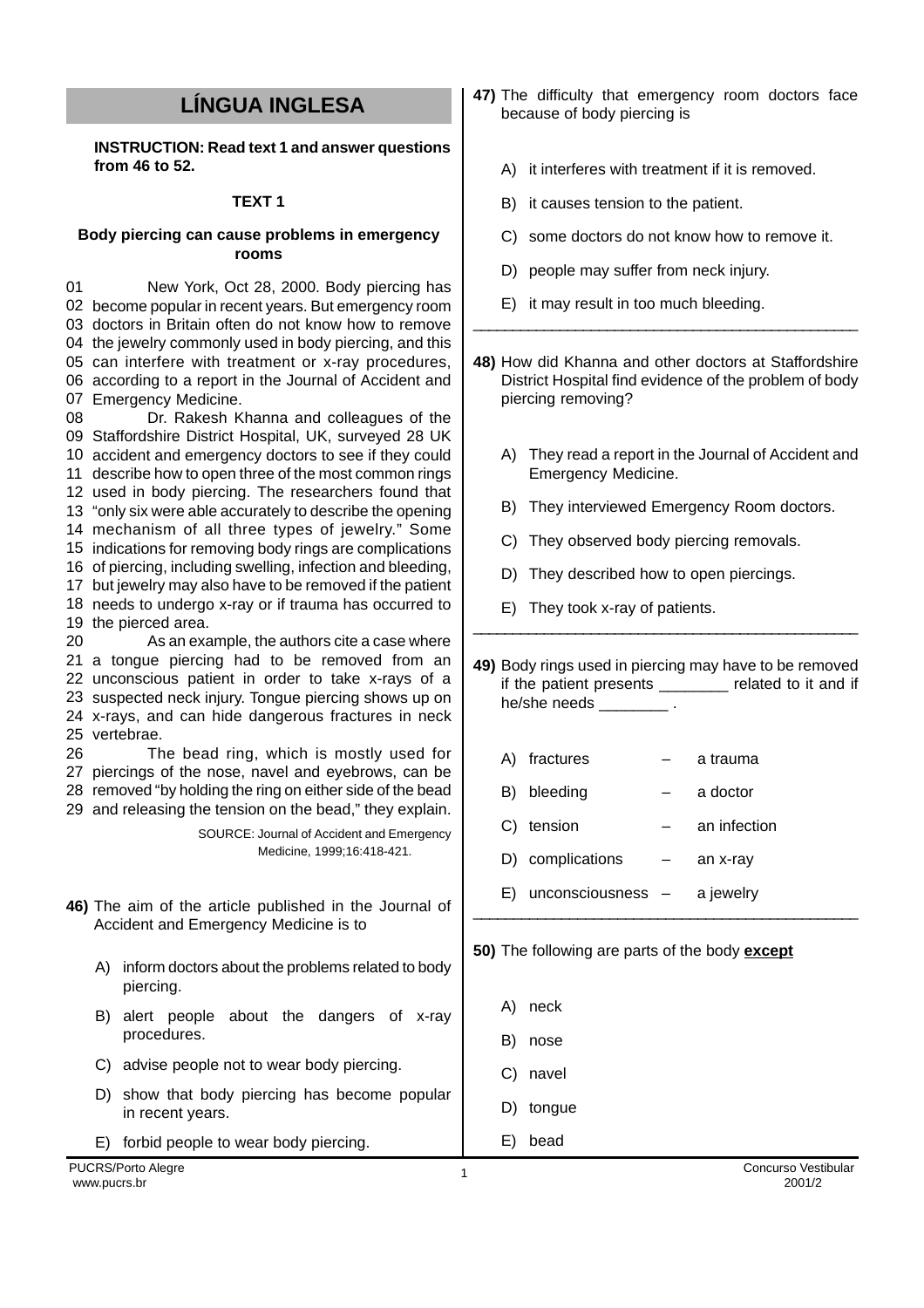**51)** The adverb "often" (line 03) may be substituted by all alternatives **but** A) frequently B) generally C) many times D) usually E) mainly \_\_\_\_\_\_\_\_\_\_\_\_\_\_\_\_\_\_\_\_\_\_\_\_\_\_\_\_\_\_\_\_\_\_\_\_\_\_\_\_\_\_\_\_\_\_\_\_ **52)** The expression "were able (...) to" (line 13) may be substituted by A) would B) should C) could D) had to E) might \_\_\_\_\_\_\_\_\_\_\_\_\_\_\_\_\_\_\_\_\_\_\_\_\_\_\_\_\_\_\_\_\_\_\_\_\_\_\_\_\_\_\_\_\_\_\_\_\_ **INSTRUCTION: Read text 2 and answer questions from 53 to 59. TEXT 2 Fairy Tales** 01 Throughout history fairy tales have been women's 02 stories, passed down orally by the mothers and 03 grandmothers. Fairy tales and their relatives, myth 04 and folklore, have always been tied in with women's 05 wisdom and power. The teller of the tales were often 06 the older women, passing on experience to the young, 07 telling tales that outlined social functions and places, 08 which saw that the virtuous can be rewarded, and 09 adversity can be overcome. While people worked at 10 boring tasks, tales would be told. While the voices of 11 the women were unheard politically, they were passing 12 on knowledge to the young. In times of political 13 censorship, where women had few rights, fairy tales 14 were one way that they could make their opinions 15 known. The fairies themselves in the tales often 16 symbolize the aristocrats, having power over many 17 but often caring little, fighting among themselves, 18 concerned with power struggles. The heroines 19 comment on the double standards of the times, 20 arranged marriages, and the false glory of war. The 21 tales also illustrate the authors' ideas on the standards 22 of correct manners, justice and love.Adapted from: http://www.darkgoddess.com/fairy **53)** The question that **cannot** be answered with the information contained in the text is A) Are fairy tales connected to myth and folklore? B) Why did older women tell tales? C) For what occasion did they tell stories? D) Have men ever told or written fairy tales? E) What did the fairies symbolize? \_\_\_\_\_\_\_\_\_\_\_\_\_\_\_\_\_\_\_\_\_\_\_\_\_\_\_\_\_\_\_\_\_\_\_\_\_\_\_\_\_\_\_\_\_\_\_\_ **54)** The translation of "rewarded" (line 08) is A) perseguidos. B) recompensados. C) iniusticados. D) maltratados. E) enfeitiçados. \_\_\_\_\_\_\_\_\_\_\_\_\_\_\_\_\_\_\_\_\_\_\_\_\_\_\_\_\_\_\_\_\_\_\_\_\_\_\_\_\_\_\_\_\_\_\_\_\_ **55)** The word "boring" (line 10) can be substituted by A) caring. B) challenging. C) uninteresting. D) manual. E) underpaid. \_\_\_\_\_\_\_\_\_\_\_\_\_\_\_\_\_\_\_\_\_\_\_\_\_\_\_\_\_\_\_\_\_\_\_\_\_\_\_\_\_\_\_\_\_\_\_\_ **56)** The word "they" (line 14) refers to A) times (line 12). B) women (line 13). C) rights (line 13). D) fairy tales (line 13). E) opinions (line 14). \_\_\_\_\_\_\_\_\_\_\_\_\_\_\_\_\_\_\_\_\_\_\_\_\_\_\_\_\_\_\_\_\_\_\_\_\_\_\_\_\_\_\_\_\_\_\_\_ **57)** The sentence in which the word "could" is used with the same meaning as in "they could make their opinions known" (lines 14-15) is A) As a child, Beth's sister could play the piano. B) Could I speak to you for a few minutes? C) Could you please be quiet? D) You could try to study more. E) A few girls in the 1920's could wear short skirts.